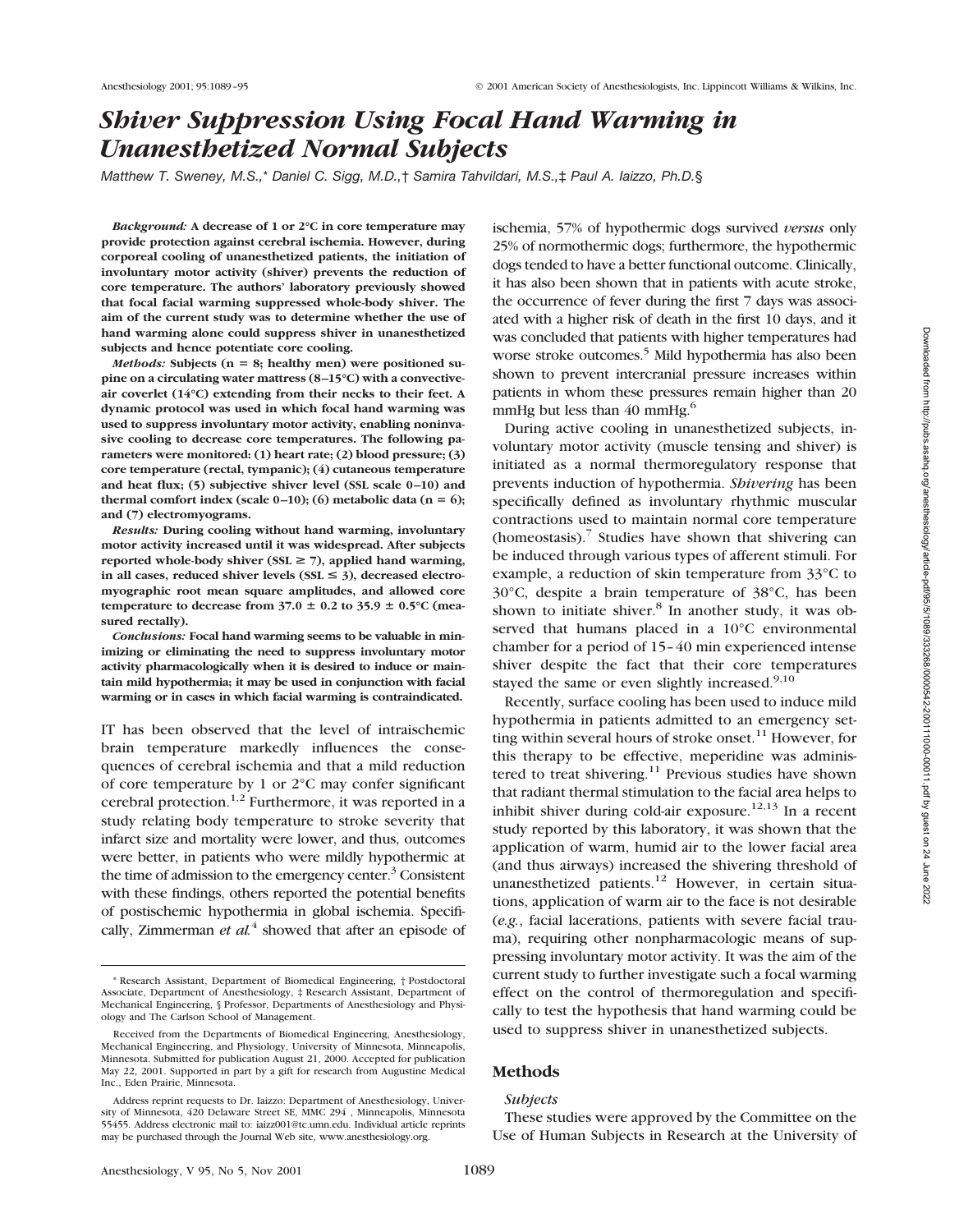**Table 1. Morphometric Data of Eight Healthy Men**

| Subject | Age  | Height<br>(cm) | Weight<br>(kg) | Somatotype |
|---------|------|----------------|----------------|------------|
|         | 24   | 175            | 75             | Ecto/Meso  |
| 2       | 24   | 175            | 75             | Ecto/Meso  |
| 3       | 27   | 188            | 78             | Mesomorph  |
| 4       | 30   | 170            | 70             | Mesomorph  |
| 5       | 25   | 186            | 91             | Ecto/Meso  |
| 6       | 24   | 173            | 72             | Ecto/Meso  |
|         | 43   | 188            | 83             | Ecto/Meso  |
| 8       | 25   | 164            | 50             | Ectomorph  |
| Mean    | 27.8 | 177.4          | 74.3           |            |
| SD      | 6.5  | 9.0            | 11.9           |            |

Body type categorized as ectomorph, mesomorph, or endomorph.

Minnesota (Minneapolis, MN). All subjects signed a consent form before participating in these studies. Eight experimental trials (cooling sessions) were performed using a subject pool of eight healthy male volunteers, aged 24–43 yr, without any known medical conditions. Particularly, they had no history or signs suggestive of a thyroid disorder and were not taking medications or drugs (table 1). All subjects were asked to refrain from eating or ingesting caffeine for 7 or 8 h and from exercising for 24 h before the experimental session. Basic morphometric measurements were recorded for each volunteer, including height, weight, age, and relative body type. The body type of each volunteer was categorized according to its appearance as endomorph (fat body type), ectomorph (lean body type), or mesomorph (muscular body type), which are classifications of the human body according to the Sheldon somatotype<sup>14</sup> (table 1).

### *Monitoring*

Cutaneous T-type heat flow sensors (Concept Engineering, Old Saybrook, CT) were used to measure skin surface temperatures and heat fluxes at the right cheek, right chest, right abdomen, right thigh, right forearm, and right index finger. A weighted average of the skin temperatures was used to calculate the mean skin temperature (MST) using the following equation $15$ :

 $MST = 0.14$  cheek temp  $+ 0.19$  chest temp

- $+ 0.19$  abdomen temp  $+ 0.32$  thigh temp
	- $+ 0.11$  lower arm temp  $+ 0.15$  finger temp

Thermocouples at rectal and tympanic sites were used to assess changes in core temperature. The rectal temperature probe (Mon-a-therm® General Purpose Critical Care Temperature Probe; Mallinckrodt Medical, Inc., St. Louis, MO) was inserted 12–15 cm into the rectum. A tympanic-type thermocouple (Mon-a-therm® Tympanic, Mallinckrodt Medical, Inc.) was positioned adjacent to the tympanic membrane. All temperatures were continuously and automatically acquired every 10 s using a Fluke Hydra® data acquisition unit (model 2620A; John Fluke Manufacturing Co. Inc., Everett, WA) with an accuracy of 0.1°C. Subsequently, the temperature data were sorted and processed with a Macintosh Quadra 650 computer, using a program written in Labview<sup>®</sup> 2.2.1 (National Instruments, Austin, TX).

Blood pressure and heart rate were measured noninvasively at 5-min intervals using a cuff and monitoring system (Datascope Accutone2A®; Datascope Corp., Paramus, NJ). The hand-warming apparatus consisted of an air-warming unit (BairHugger®; Augustine Medical, Inc., Eden Prairie, MN) set to  $43 \pm 5^{\circ}$ C and attached to a body-warming coverlet (Augustine Medical, Inc.) to form a forced-air hand muff (fig. 1). Throughout the experimental session, an index of shiver and comfort level was obtained. Volunteers provided periodic subjective evaluations of both shiver magnitude and comfort level, respectively. The shiver scale ranged from 0 to 10; a score of 0 indicated no involuntary motor activity, 10 indicated maximal shiver, and 7 indicated uncontrollable whole-body shiver. The comfort scale also ranged from 0 to 10; level 0 indicated extreme cold discomfort, level 10 indicated extreme heat discomfort, and level 5 indicated a neutral comfort. These scales rely on the previous experiences of each individual, much in the same way as analog scales for pain assessment, and were identical to those used in the previous facial-warming study.<sup>12</sup>

Surface electromyograms were recorded from four muscle groups from each subject, which included cheek (masseter), chest (pectoralis major), abdomen (rectus abdominis), and thigh (rectus femoris). All signals were amplified using a Grass amplifier (Grass Medical Instruments, Quincy, MA) and were recorded on a VCR-based digital recorder (Vetter model 4000A pulse code modulation unit; AR Vetter, Rebersberg, PA). Subsequent determination of the root mean square (RMS) amplitudes of individual electromyographic signals was accomplished by using Labview<sup>®</sup> 2.2.1 software. In addition, compos-



**Fig. 1. Rendering of hand-warming apparatus used during trial.**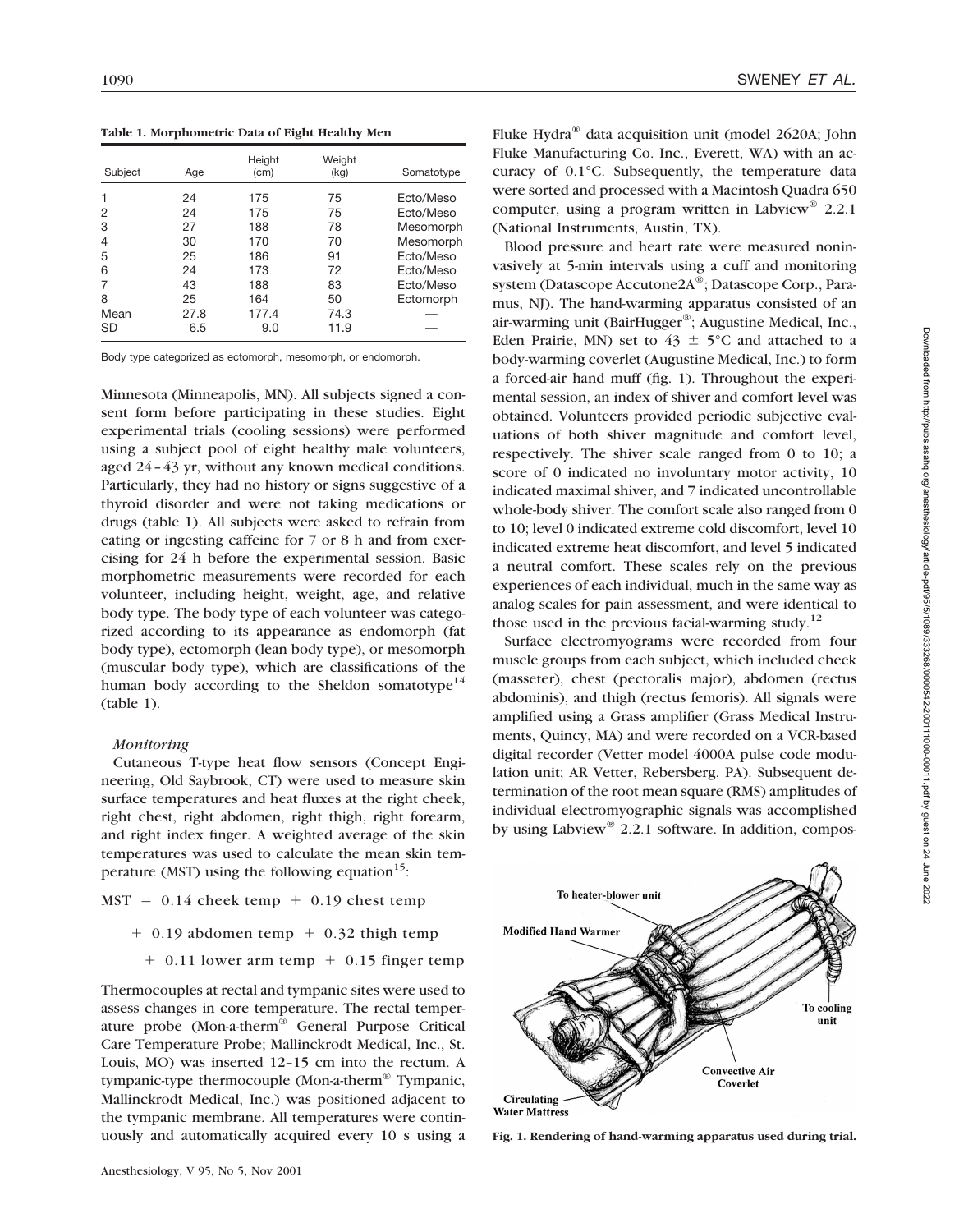

**Fig. 2. Schematic diagram representing experimental protocol.**  $C = \text{convective/conductive cooling period; } SI \ge 7 = \text{onset of}$ uncontrolled whole-body shiver; HW = hand warming period; 1 = onset of active cooling  $(t = 0)$ ; 2 = application of hand warming;  $3 =$  removal of heating and cooling apparatus.

ite RMS values were derived by averaging together those from the chest, abdomen, and thigh.

Oxygen consumption  $(\dot{V}o_2)$  and carbon dioxide production  $(\dot{V}co_2)$  were measured using a metabolic unit (KB1-C; AeroSport, Ann Arbor, MI), based on a galvanic fuel cell  $(\dot{V}o_2)$  and on nondispersive infrared analysis  $(Vco<sub>2</sub>)$  technologies.

#### *Experimental Protocol*

After initial physical assessments, volunteers were placed supine between a circulating-water–cooled mattress (Cincinnati Subzero Products, Inc., Cincinnati, OH) maintained at 8–15°C and a prototype convective-air cooling coverlet (PolarAir; Augustine Medical Inc.). Air was supplied to the coverlet by a refrigeration-cooled, air heat exchanger unit which was set to provide an air flow rate of 1,400 l/min and an air temperature of 14°C. Each experiment was based on a dynamic protocol similar to that used by Iaizzo *et al.*<sup>12</sup> in which whole-body cooling was applied from time  $= 0$  (fig. 2 and table 2). Thereafter, cooling continued until the subject indicated that a subjective shiver level of  $7$  had been reached.<sup>12</sup> After reaching this level, the modified hand warmer was applied, allowing warm air to be blown on the entirety of both hands up to the wrist. Metabolic data was obtained  $(V_{{}o_2}$ ,  $V_{{}co_2}$ ; see previous paragraph) for 5- to 6-min intervals at three time points throughout six of the eight trials. The time points were as follows: (1) before cooling; (2) during uncontrolled whole-body shiver; and (3) during hand warming (fig. 2). Results for each were normalized to assess general trends in metabolic rate

throughout the trial. The experiment was continued until either shiver returned despite warming  $(n = 2)$  or the subject asked to stop because of bladder discomfort (cold-induced diuresis;  $n = 6$ ). After completion of an experiment, the cooling was stopped, and the subject was rewarmed using a heater–blower unit (BairHugger<sup>®</sup> model 250).

## *Statistical Analysis*

Statistical analysis of the data was based on Student *t* tests, linear regression for paired data, Wilcoxon matched-pairs signed-rank test, and the Friedman test (repeated-measurements analysis of variance with the Dunn multiple comparison posttest) for nonparametric data (normalized data, shiver scales, comfort levels). Statistical significance was inferred if  $P \leq 0.05$ . All reported values are given as mean  $\pm$  SD.

## **Results**

Subjects' physical measurements are provided in table 1. The somatotypes of subjects were categorized according to their appearance as ectomorph, endomorph, or mesomorph. In general, the subjects were quite fit with a well-defined muscle mass and thus could effectively produce heat *via* involuntary motor activity.

In all cases, there was a significant difference between average composite electromyographic RMS values 5 min before and after hand warming ( $n = 8$ ;  $P \le 0.01$ ). Pooled data indicated a 63% reduction in normalized electromyographic RMS values after hand warming was initiated (HW  $+$  5) compared with the values obtained 5 min before hand warming (HW  $-$  5), with levels of 8.1  $\pm$  2.4 and  $3.0 \pm 2.1$ , respectively (fig. 3). Also in each trial, subjective shiver index decreased from 6.3  $\pm$  0.5 (5 min before hand warming) to  $1.6 \pm 1.9$  (n = 8; *P* < 0.01, Wilcoxon test), and subjective comfort level increased from 1.8  $\pm$  0.7 to 3  $\pm$  0.5 (n = 8; *P* < 0.05, Wilcoxon test) 15 min after the application of hand warming.

Rectal temperature data were considered to provide the most accurate indication of core temperature, with mean baseline (t = 0) temperature at  $37.0 \pm 0.2$ °C and

**Table 2. Duration of Warm Air Application and Time until Shiver Initiation and until Warm Air Application**

| Subject   | Time until Shiver Initiation<br>(min) | Time until Warm-air Application<br>(min) | Duration of Warm-air Application<br>(min) | <b>Notes</b>                   |
|-----------|---------------------------------------|------------------------------------------|-------------------------------------------|--------------------------------|
|           | 40                                    | 113                                      | 37                                        | Metabolic information recorded |
|           | 105                                   | 162                                      | 28                                        | Metabolic information recorded |
| 3         |                                       | 128                                      | 31                                        |                                |
| 4         |                                       | 122                                      | 43                                        | Metabolic information recorded |
| 5         | b                                     | 131                                      | 20                                        | Metabolic information recorded |
| 6         |                                       | 100                                      | 65                                        | Metabolic information recorded |
|           |                                       | 56                                       | 61                                        |                                |
| 8         |                                       | 34                                       | 137                                       | Metabolic information recorded |
| Mean      | 21.89                                 | 104.5                                    | 52.75                                     |                                |
| <b>SD</b> | 36.05                                 | 41.25                                    | 37.44                                     |                                |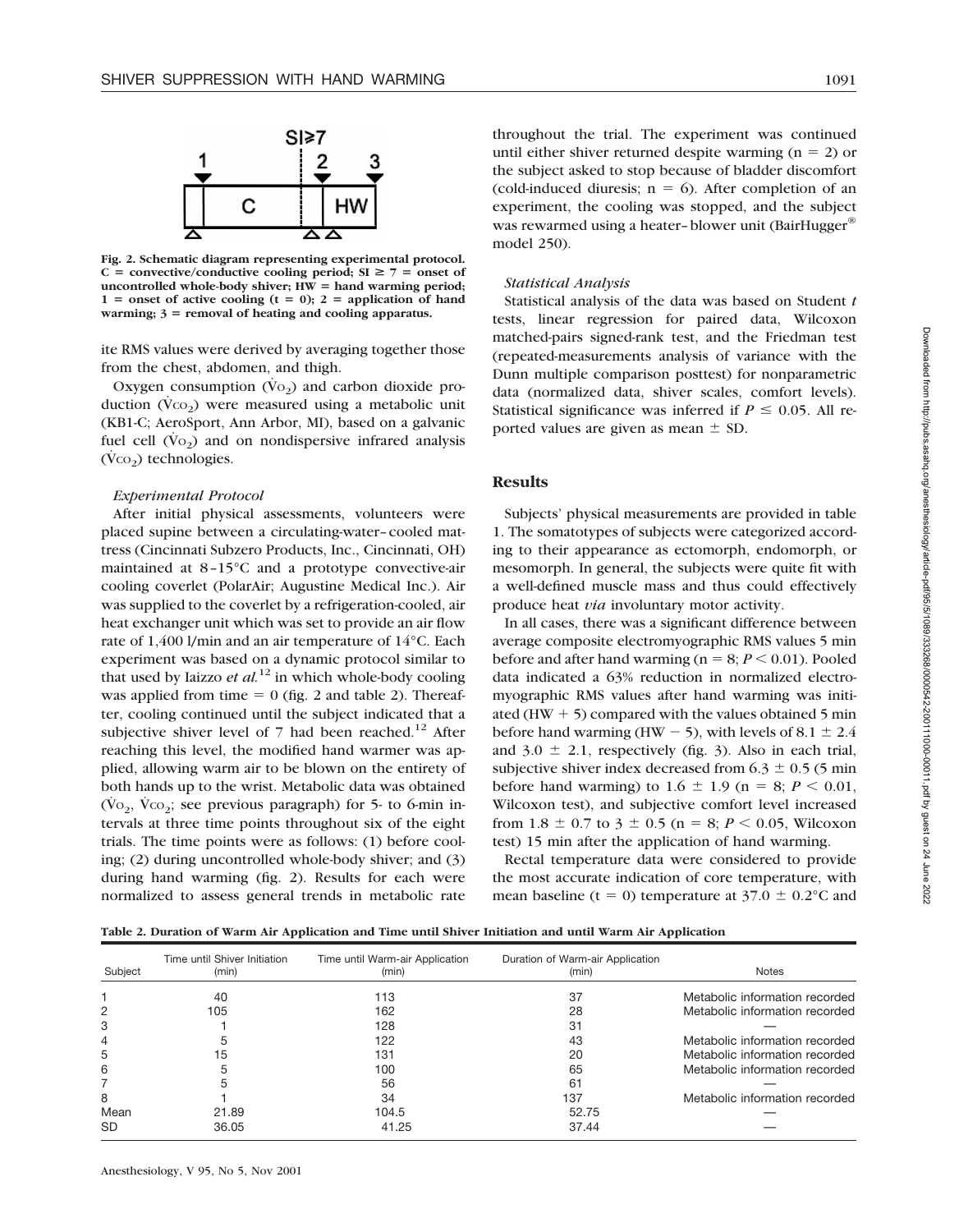

**Fig. 3. Normalized composite electromyographic (emg) root mean square (rms) values averaged over 5-min incre**ments ( $HW - 15$  to  $HW + 15$ ), in addition  $\text{t}$ **to HW** + (25-30). Composite electro**myographic values were determined by averaging chest, abdomen, and thigh locations. Composite values were then normalized with baseline readings to yield a percent value. The application of focal hand warming significantly decreased involuntary muscle activity for the subsequent 15-min interval.**

significantly lower mean final temperature at  $35.9 \pm$ 0.5°C ( $n = 8$ ;  $P < 0.01$ ). Tympanic temperatures were slightly more erratic, possibly because of patient movement and environmental effects (although in all cases, the probes were well-insulated within the ear),  $16$  and vielded a significant decrease from a mean  $t = 0$  temperature of  $36.8 \pm 0.5^{\circ}$ C to a mean final temperature of  $35.8 \pm 0.6^{\circ}$ C (n = 8; *P* < 0.01). The identified cooling rates were nearly the same for the rectal and tympanic temperature measurements. MST showed a progressive and significant decrease throughout the course of the experiment, with a pooled mean baseline temperature of 35.1  $\pm$  0.9°C and a mean final temperature of 28.6  $\pm$ 1.9°C (n = 8;  $P < 0.01$ ).

Rectal cooling rates were determined for each experimental block for the 15 min before and after hand warming. Analysis showed that there were no significant differences in cooling rates. Heart rates and blood pressures did not differ significantly throughout the experimental protocols.

Because of the subject-to-subject variance in wholebody–cooling times and hand-warming durations, the normalized time periods for analyses were selected as 15 min before hand warming (HW  $-$  15) and the 15 min after hand warming (HW  $+$  15; table 2). These intervals were selected to isolate the immediate physiologic impact of the focal hand warming, as well as for experimental uniformity, because several trials did not extend past  $HW + 30$ . Composite electromyographic RMS data were normalized with a 10- to 15-min baseline period after the onset of cooling and were averaged over six 5-min intervals within the pre– to post–hand-warming block, as well as for HW  $+$  (25–30) (fig. 3). Mean shiver levels for each time interval had a strong correlation with electromyographic RMS values ( $r^2 = 0.86$ ).

Oxygen consumption and  $\dot{V}_{CO}$  were measured and normalized to assess relative metabolic activity (full data sets were obtained for six of the group of eight subjects because of technical difficulties) (figs. 4A and B). In all subjects, normalized  $\overline{V}o_2$  and  $\overline{V}co_2$  increased during maximum shiver from precooling rates, both of which were significant (V<sub>O2</sub>: n = 6; *P* < 0.01; V<sub>CO2</sub>: n = 6; *P* < 0.01). In five of six cases, normalized  $\dot{V}$ <sub>O2</sub> decreased; in all but two cases, normalized Vco<sub>2</sub> decreased during focal hand warming, although overall differences were not significant.

Individual heat fluxes (excluding right finger) were analyzed to determine any patterns in cooling. Based on pooled data, the primary sources of heat flux during cooling were the thigh (106.8  $\pm$  8.0 W/m<sup>2</sup>), abdomen  $(96.1 \pm 26.1 \text{ W/m}^2)$ , and chest  $(76.3 \pm 15.1 \text{ W/m}^2)$ . Individual heat flux readings varied throughout the course of the experiment, primarily after hand-warming application. The shift in position due to the movement of arms from underneath the cooling blanket resulted in generally lower postwarming heat flux values in most locations (fig. 5). Because of substantial subject-to-subject variability in heat flux values, only differences in pre– and post–hand-warming values for the right finger  $(n = 8; P < 0.01)$ , the forearm  $(n = 8; P < 0.01)$ , and the abdomen ( $n = 8$ ;  $P < 0.01$ ) were significant.

## **Discussion**

In previous studies, the effects of blowing warm, humidified air over the face and airways has been shown to suppress shiver and facilitate the induction of hypothermia. $^{12}$  In the current study, our goal was to continue on this premise and evaluate the potential of focal hand warming in providing a similar result. This is the first study to provide quantitative evidence that focal hand warming is effective in reducing involuntary motor activity in subjects exposed to cold stress.

The results of the current study seem to associate well with the previous facial-warming study.<sup>12</sup> The strong correlation between shiver index and electromyographic RMS values regarding the application of hand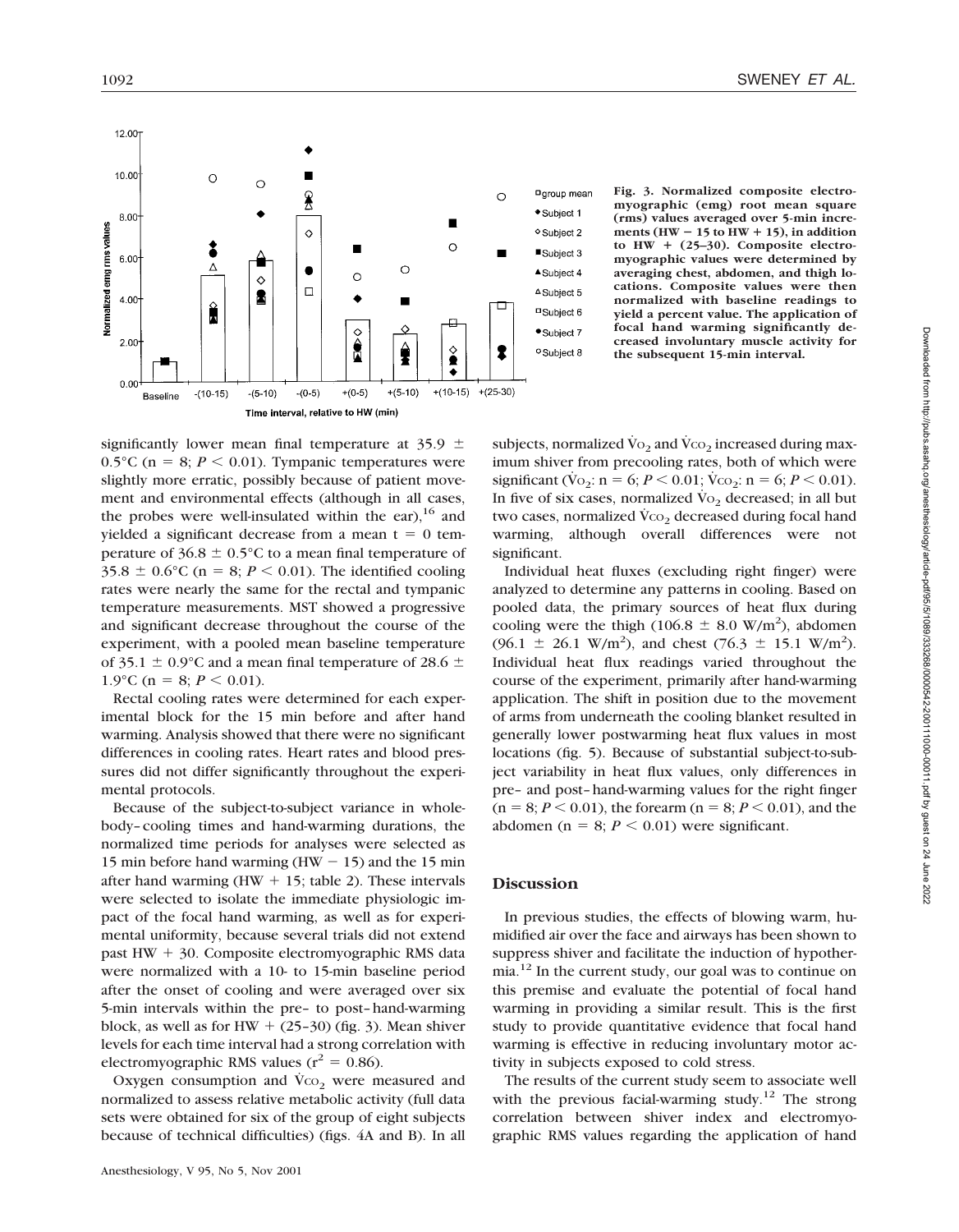



warming indicate reduction in involuntary muscle activity. Also, both studies facilitated significant core temperature decreases as monitored *via* both the tympanic and rectal sensors. This is particularly encouraging for the population studied; healthy men with a fairly high percentage of muscle mass could be considered as a group that would be most efficient at maintaining core temperature *via* the initiation of involuntary motor activity (shiver).<sup>17</sup> For the subjects in this study, without the application of focal warming, there was minimal core cooling before the hand warming. At time  $= 0$ , the mean core temperature (rectal) was 36.8°C; after 30 min of cooling, it increased to 36.9°C; at 60 min, it was 36.7°C; and after 90 min, it only decreased to 36.5°C. To expand on this, we reanalyzed other subject data in cases in which we cooled subjects using a similar protocol (*i.e.*, active cooling *via* convection and conduction before shiver suppression). In this later population of 13 healthy male subjects, at time  $= 0$ , the mean core temperature (rectal) was 36.9°C. After 30 min of cooling, it increased to 37.0°C; at 60 min, it was 36.8°C; and after

used focal facial warming, the warming resulted in dramatic changes in the induced rates of cooling.<sup>12</sup> Additionally, in both studies, the application of focal warming was noted by subjects to improve their tolerance to this rigorous but noninvasive cooling protocol. Hand warming should be considered as a potential alternative or adjunct to facial warming in cases in which suppression of involuntary motor activity is desired without the use of pharmacologic agents. For example, it may be the optimal clinical means to suppress shiver temporarily in a head trauma patient in which one desires to perform neurologic assessments. The time needed for shiver induction was fairly vari-

90 min, it decreased to 36.5°C (unpublished data, P. A. I., 1998). Hence, in the current study and in the previously reported study by our laboratory in which we

able with our described protocol, but it was considered that the observed variability encountered in this study was in part due to the normal range of physiologic responses. It should be noted that our subject population possessed a varied group of somatotypes. Specifi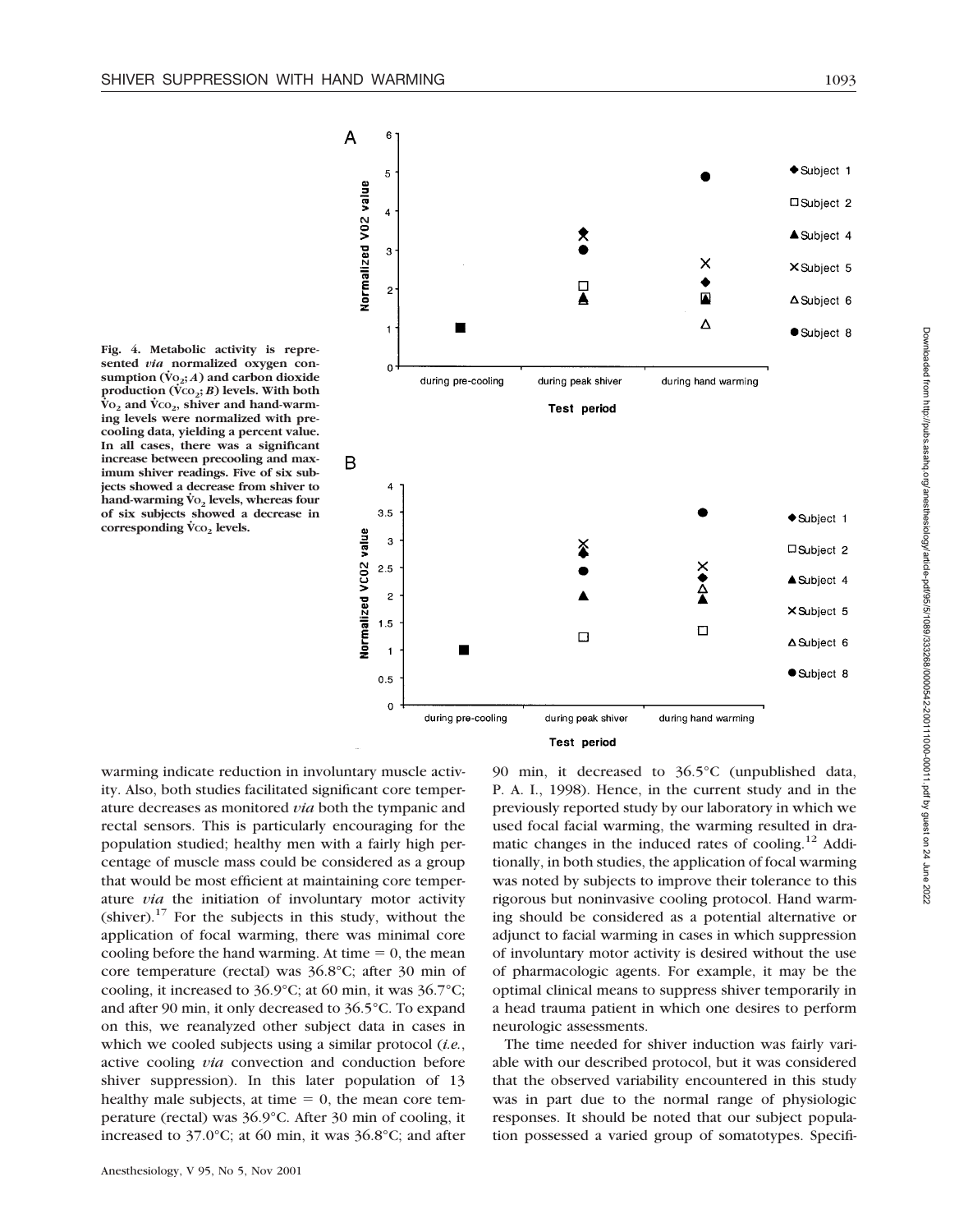$1.8$  $1.6$  $1.4$ 

 $1.2$  $\overline{1}$ 



 $\Box$ cheek

**E**chest



cally, it was observed that subject 8 was physiologically atypical (an extreme ectomorph) when compared with the remaining subject pool. An example of this is shown in metabolic rate analysis, in which seven of eight subjects had a decrease in  $Vo<sub>2</sub>$  readings from maximal shiver to hand-warming application. Although the lack of any statistically significant decrease in metabolic rate could be due in part to the presence of nonshiver thermogenesis, we believe that with larger subject pools, we would find a reduction in metabolic activity during hand warming. However, subject 8 showed a substantial increase in  $\dot{V}$ <sub>O2</sub> and  $\dot{V}$ <sub>CO2</sub> levels. Also, subject 8 reached uncontrolled whole-body shiver within 25 min of cooling onset, which was substantially faster than the remaining volunteers. The fact that the changes in metabolic rates were not as dramatic as those described in clinical situations is to be expected. Shiver-induced oxygen uptake increases of sevenfold do not occur in normal subjects in such a laboratory setting. An expected clinical situation in which one may expect dramatic effects would be in cases in which recorded oxygen uptake is compared between patients in a deeply anesthetized state and in a recovery room setting.<sup>17</sup>

Another variable of interest involved with our protocol was the testing environment. The warm climate of the test room (24  $\pm$  2°C), in conjunction with the lack of facial coverage, could have increased the time necessary to reach uncontrolled whole-body shiver, based on the conclusions of the previous study.12 However, this slightly warm environmental temperature could be considered as a worst case scenario for such a protocol.

A point of interest for further study could be to determine the relative degree of shiver suppression in comparing hand and facial warming. For example, the intensity with which involuntary muscle activity is suppressed might be more of a short-term effect with hand warming relative to facial warming. This may be indicated by the subjects in whom shiver returned to near-maximal levels despite the application of hand warming. This shorter duration of the effectiveness of hand warming may limit its use for prolonged suppression of involuntary motor activity. However, it should be noted that in all but two subjects, shiver remained below maximal levels for the duration of the experiment. Furthermore, in all subjects, core temperatures continued to decrease even with the return of motor activity. It should be noted that the cooling protocol used was not without a fair degree of subjective discomfort, but the application of hand warming improved individual tolerances to this thermal stress. However, in almost all the subjects, the cold-induced diuresis became severe toward the end of the study. In six of eight subjects, this was the reason for termination of the experiment. Such a suppression method may have larger benefits in cases in which anesthetics have been used, such that thermoregulatory mechanisms are affected.<sup>17</sup> Nevertheless, a larger subject pool is necessary to assess the full clinical potential and detailed effects of physiologic response to hand warming accurately.

In summary, the primary purpose of our study was to physiologically assess the potential for focal hand warming to suppress whole-body shiver. Based on our preliminary findings, we consider that such a method can readily suppress shiver and allow for core body cooling. Yet, it is clear that further investigations are needed to clarify the clinical utility of this approach and to understand better the underlying physiologic mechanisms evoked during this pilot study. Hand warming may be used as an alternative or adjunct to facial warming in cases in which suppression of involuntary motor activity is desired without the use of pharmacologic agents.

## **References**

1. Busto R, Dietrich WD, Globus MY, Ginsberg MD: The importance of brain temperature in cerebral ischemic injury. Stroke 1989; 8:1113–4

<sup>2.</sup> Busto R, Dietrich WD, Globus MY, Valdes I, Scheinberg P, Ginsberg MD: